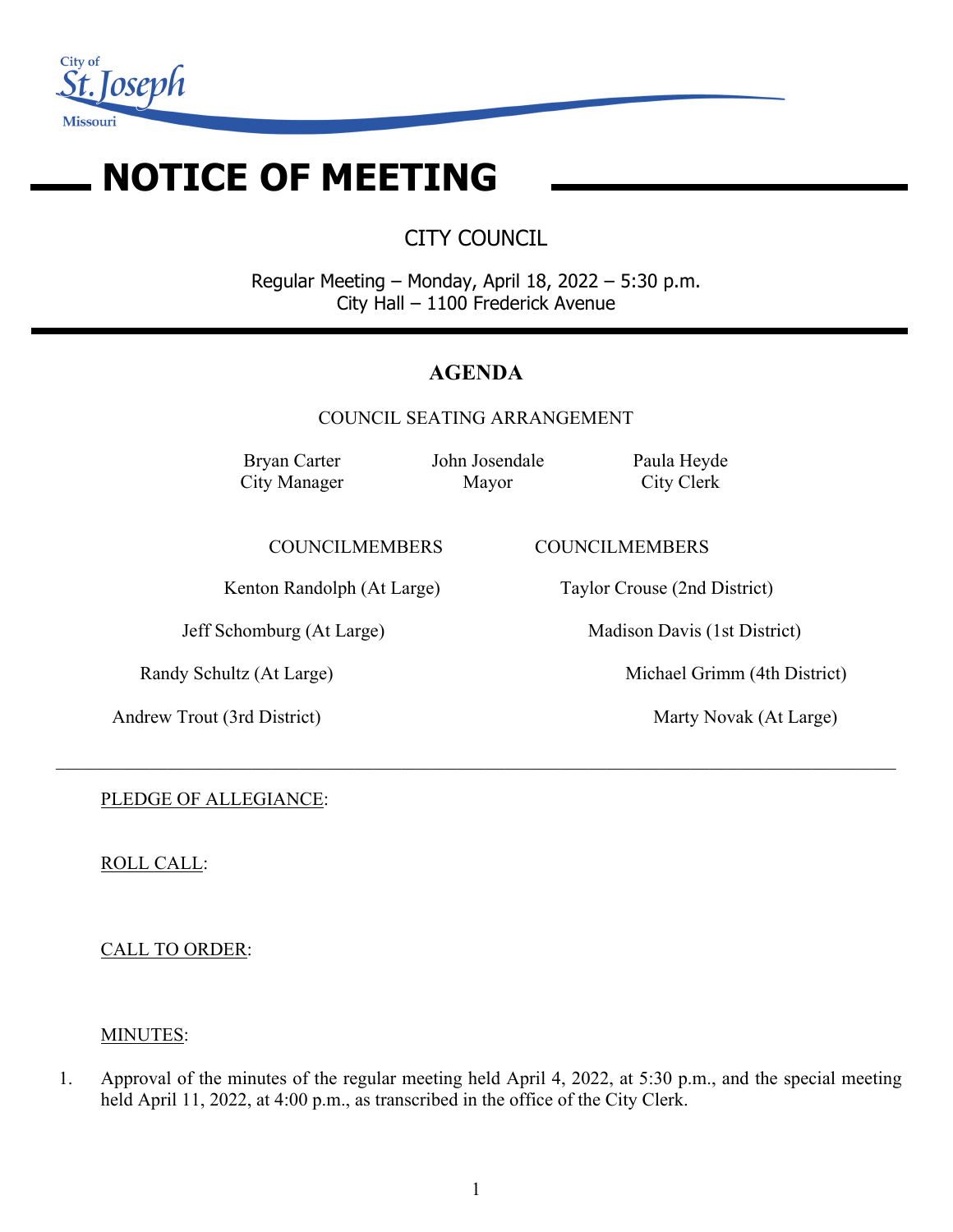# SPECIAL RECOGNITIONS:

None.

# ACCEPTANCE OF AGENDA:

#### CONSENT AGENDA:

#### Bills for Passage:

- 2. A Bill (#1525-18) sponsored by Councilmember Moore authorizing an amendment to the budget to transfer the amount of \$32,600.00 from the Community Development Block Grant Fund to the General Fund Fire Department Program and the purchase of one Sea Ark Boat from D & J Marine and RV.
- 3. A Bill (#1530-18) sponsored by Councilmember Moore authorizing an amendment to the budget to transfer the amount of \$114,555.93 from the Community Development Block Grant Fund to the General Fund Fire Department Program and to purchase Holmatro extrication tools from Conrad Fire Equipment, Inc.
- 4. A Bill (#1529-18) sponsored by Councilmember Roach to commit to the Missouri Department of Natural Resources a total financial assurance amount of \$16,727,035.00 for closure and post-closure costs for the St. Joseph Sanitary Landfill Permit Number 102104 which includes the Free property.
- 5. A Bill (#1532-18) sponsored by Councilmember Davis authorizing the execution of documents that release the City's interest in 10 various tracts of real property located between 16th and 22nd Streets used for the 2018 Urban Trail Phase 24 Patee Trail Phase 3 Project to the adjacent property owners.

#### Resolutions for Adoption:

6. A Resolution (#2-22) authorizing the purchase and installation of a light-structure system from Musco Sports Lighting, LLC for South Park, Eagles and Noyes Ballfields in the amount of \$841,500.00.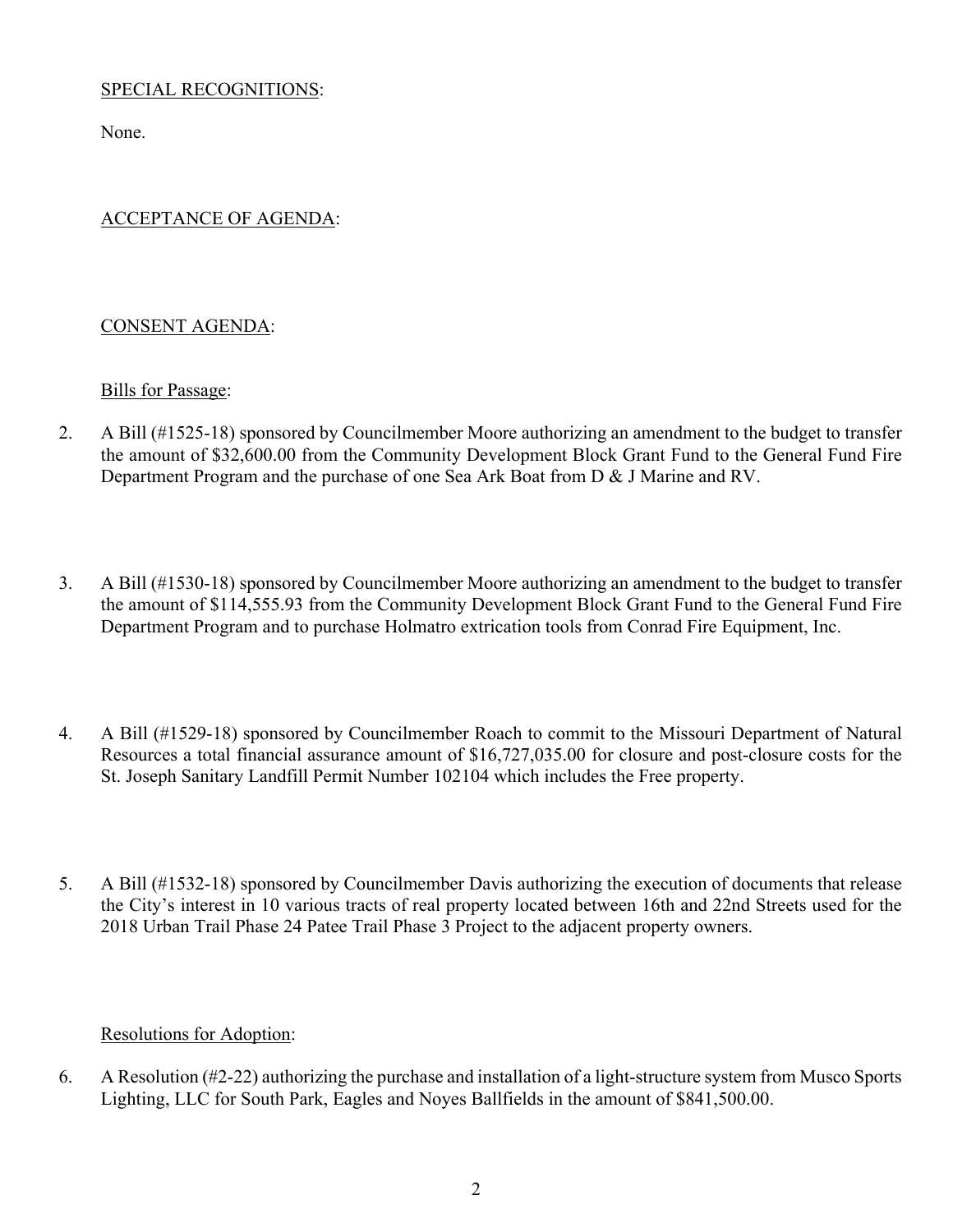# CONSENT AGENDA: Resolutions for Adoption: (Cont'd)

7. A Resolution (#10-22) authorizing an amendment to the purchase order with Carroll Seating Company to allow installation of aluminum decking for the Civic Arena Seating Project in the total amount of \$248,675.00.

#### \* \* \* \* \* \* \* \* \* \* \* \* END OF CONSENT AGENDA \* \* \* \* \* \* \* \* \* \* \* \* \* \* \*

# NOMINATIONS AND APPOINTMENTS:

None.

# BILLS FOR PASSAGE:

None.

#### EMERGENCY BILL FOR PASSAGE:

None.

#### RESOLUTIONS FOR ADOPTION:

None.

#### BILLS FOR FIRST READING:

8. A Bill (#3-22) sponsored by Councilmember O'Dell approving the final plat entitled "Easton Industrial Subdivision," a major commercial subdivision consisting of one (1) lot proposed for the property located at 5101 and 5001 Easton Road as requested by Todd Morris.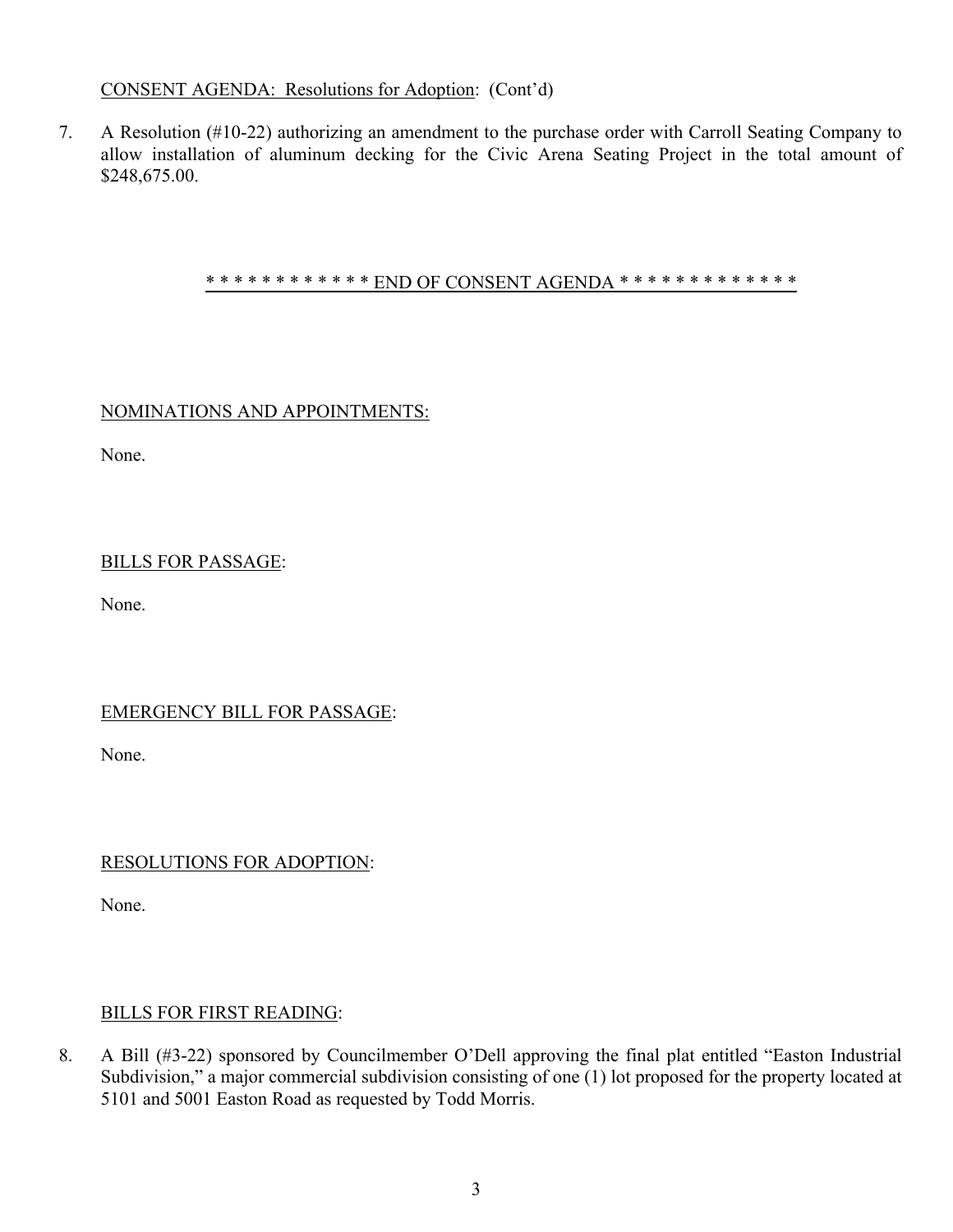#### BILLS FOR FIRST READING: (Cont'd)

- 9. A Bill (#4-22) sponsored by Councilmember O'Dell approving the preliminary plat entitled "Weeping Willows Trailer Court," a major subdivision consisting of three (3) lots proposed for the property located at 208 Dogwood and 3715 North 2nd Street Road as requested by Steven Rigby.
- 10. A Bill (#5-22) sponsored by Councilmember O'Dell approving the refinancing of a project through refunding bonds issued by the Industrial Development Authority of the County of Buchanan, Missouri; approving financing agreements providing for the transfer and assignment of Tax Increment Financing (TIF) Revenue and Community Improvement District (CID) revenue from the East Hills Mall TIF Project for payment of such bonds; and authorizing the execution of documents and the taking of actions related thereto.
- 11. A Bill (#6-22) sponsored by Councilmember O'Dell redistricting the property located at 4006 South 40th Terrace from CP-3, Planned Commercial District to M-1, Light Manufacturing District, as requested by Connie Burri.
- 12. A Bill (#7-22) sponsored by Councilmember Novak authorizing an amendment to the General Fund Computer Network budget and authorizing the purchase of IBM MaaS360 Essentials Suite from AT&T, plus setup costs, from CC3 Solutions, Inc. for the total amount of \$13,316.00.
- 13. A Bill (#8-22) sponsored by Councilmember Davis accepting a Deed of Gift for constructed streets, sanitary sewer, and storm sewer infrastructure located in Greens of Ashland Subdivision Plats 1 through 5 from Greens of Ashland Development Company, LLC.
- 14. A Bill (#9-22) sponsored by Councilmember Novak authorizing an amendment to the Community Development Block Grant Fund budget to allocate funds received from the Department of Housing and Urban Development and execution of an agreement with HomeBase, the Center for Common Concern, Inc. to serve as continuum of care coordinator/consultant for the St. Joseph Continuum of Care all in the amount of \$46,457.00.

#### REPORTS OF BOARDS & COMMISSIONS:

- 15. Filed 3/29/22: Minutes of the Land Bank Board meeting held March 28, 2022, at 1:00 p.m., in the 1st Floor Conference Room at City Hall via video conferencing.
- 16. Filed 4/6/22: Minutes of the Housing Authority meeting held February 17, 2022, at 4:00 p.m., at the Housing Authority, 2902 S. 36th Street, via video conferencing.
- 17. Filed 4/11/22: Minutes of the Human Rights Commission meeting held March 15, 2022, at 6:00 p.m., at the First Christian Church, 927 Faraon St.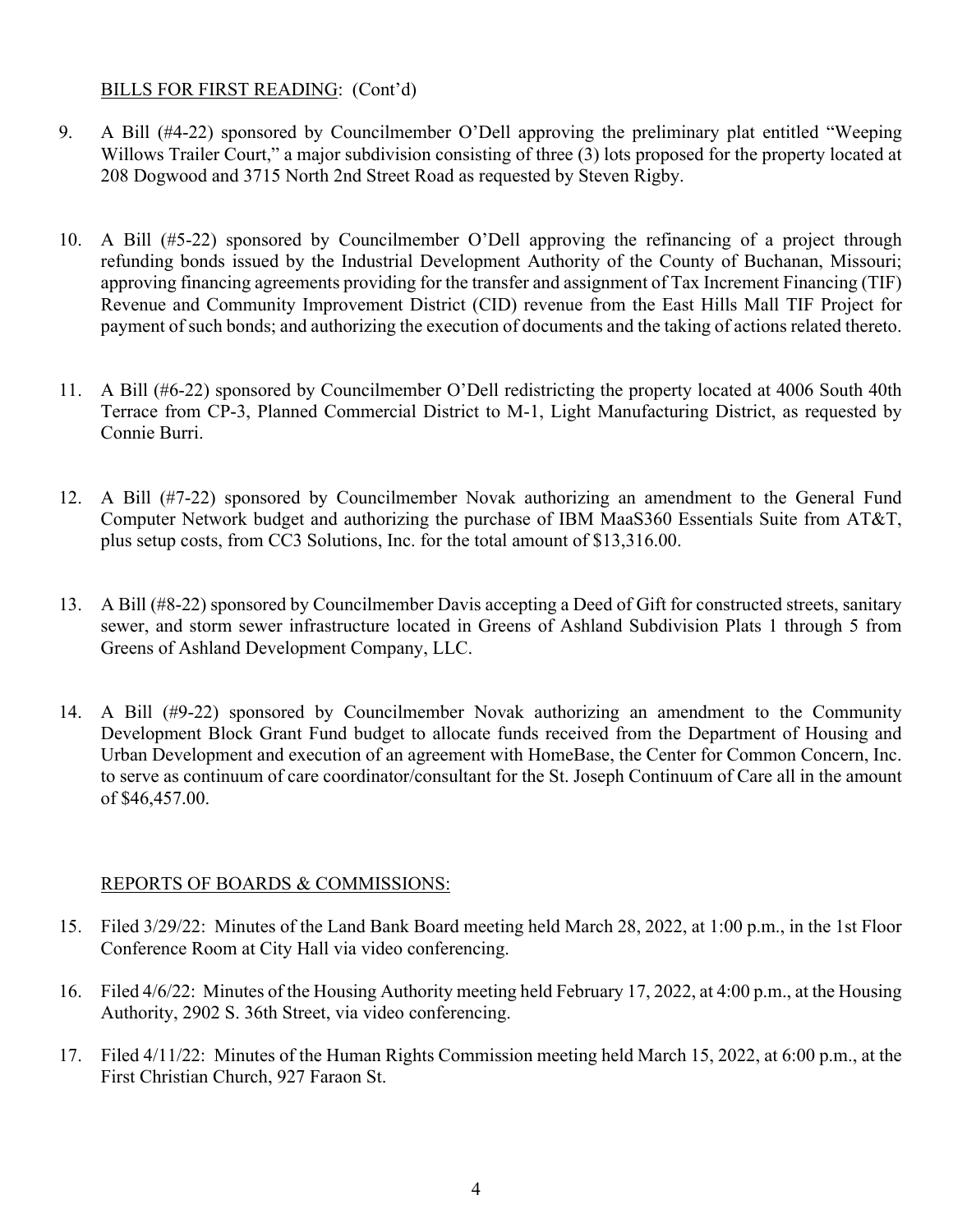# WORK SESSION MINUTES – CITY CLERK'S OFFICE:

None.

# REPORTS & RECOMMENDATIONS OF THE CITY MANAGER:

None.

#### DELEGATIONS, PETITIONS:

None.

#### COMMUNICATIONS:

- 18. Filed 4/1/22: Letter from Robin Hammond, Executive Director of St. Joseph Youth Alliance, in re: Thank you for donation and support of St. Joseph Youth Alliance and its programs.
- 19. Filed 4/1/22: Minutes of the St. Joseph Museums Collections Committee meeting held March 8, 2022, at 9:00 a.m., at St. Joseph Museums, 3406 Frederick Avenue.
- 20. Filed 4/4/22: Building Permits Issued Report, March 2022.
- 21. Filed 4/4/22: Business Licenses Report, March 2022.
- 22. Filed 4/4/22: Human Resources Department Monthly Activity Report, March 2022.
- 23. Filed 4/4/22: Encumbrances \$5,000 to \$25,000 Report, March 2022.
- 24. Filed 4/4/22: Municipal Division Summary Reporting, March 2022.
- 25. Filed 4/4/22: Minutes of the St. Joseph Museums Black Archives Museum Committee meeting held March 1, 2022, at 3:00 p.m., at St. Joseph Museums, 3406 Frederick Avenue.
- 26. Filed 4/5/22: Minutes of the St. Joseph Museums Fundraising Committee meeting held March 24, 2022, at 4:09 p.m., at Joseph Museums, 3406 Frederick Avenue.
- 27. Filed 4/5/22: Letter from Randy S. Schultz, 207 Ashland Avenue, in re: Resignation from the Building and Fire Prevention Code Board of Appeals.
- 28. Filed 4/5/22: Minutes of the St. Joseph Area Transportation Study Coordinating Committee meeting held February 17, 2022, in the 4th Floor Conference Room at City Hall.
- 29. Filed 4/6/22: Letter from Michael Grimm, 1810 S. 40th Street, in re: Resignation from the Aviation Board and Zoning Board of Adjustment.
- 30. Filed 4/8/22: Election results from the General Election held April 5, 2022.